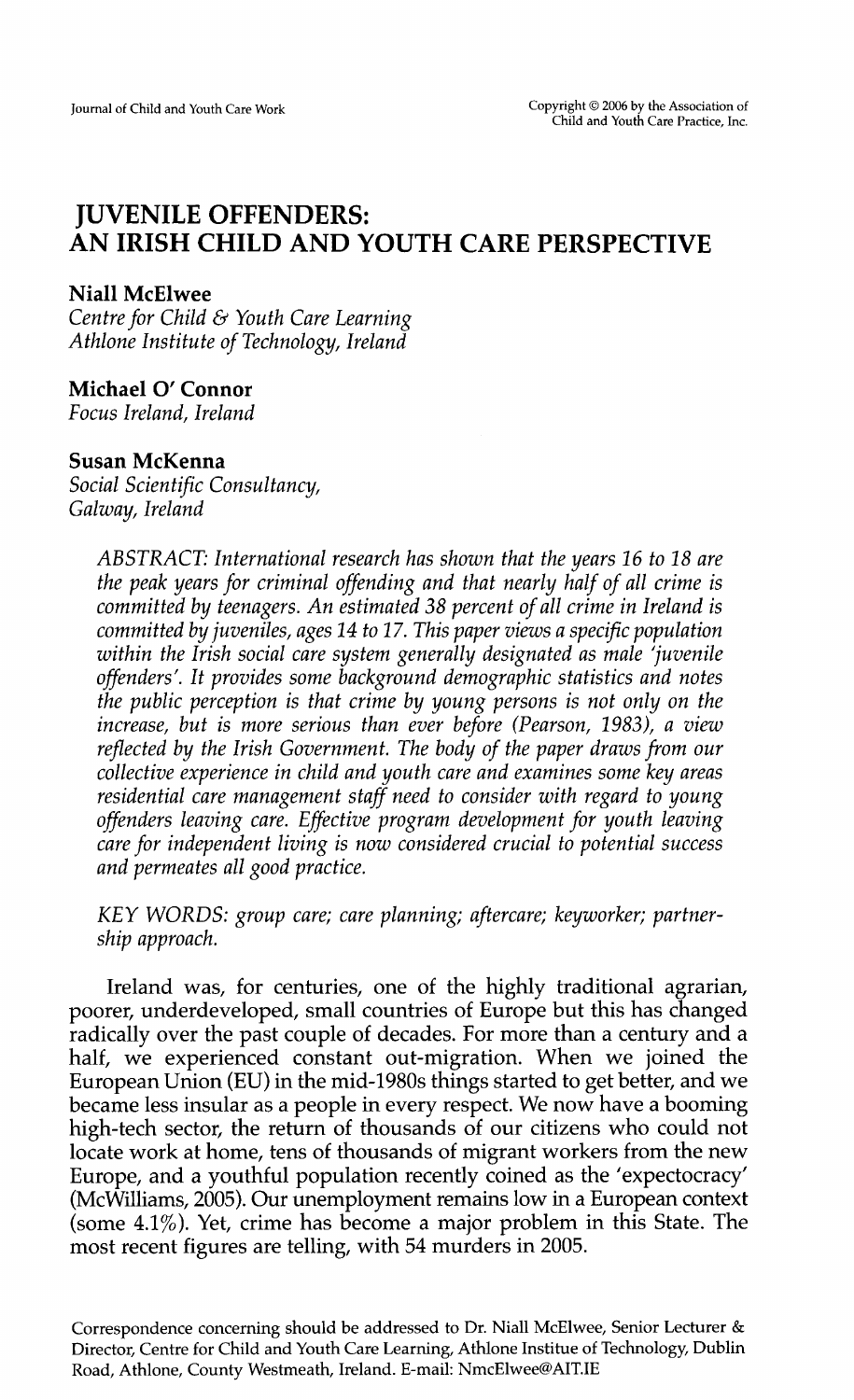More and more we see younger people involved in serious crime, and yet the Irish juvenile justice system quite rightly attempts to combine both welfare and justice ideologies in responding to the needs, rights, and characteristics of juvenile offenders (Charles, McElwee, & McKenna, 2005; McVerry, 1985; Osborough, 1975; O'Sullivan, 1996). What are the success rates, then, for our young offenders? What type of planning is done with them whilst they are in care? How can we design program plans that work in terms of preparation for independent living? It is difficult enough for young people to make a successful transition from their homes of origin to the outside world, but how much more onerous must it be if one has, to borrow a term from pulp crime novels, a 'delinquent jacket' a couple of inches deep?<sup>1</sup>

#### THE RESEARCH WELL DOES NOT RUN DEEP

There is a relatively small body of research and analytic work on juvenile delinquency and the operation of the juvenile justice system in Ireland (O'Mahoney, Cullen, O'Hara, et al., 1984; O'Malley, 1995). However, large scale, longitudinal research projects in other countries have established fairly conclusively that parental neglect or rejection, lack of discipline or inconsistent discipline, adult modeling of criminal behaviours, and advocacy of anti-social attitudes, peer pressure, school failure, and material want and boredom, can all play an important role in promoting juvenile delinquency and should be regarded as significant risk factors. The international literature also indicates that many teenagers from all sorts of backgrounds experiment with minor delinquent behaviour, including crimes of dishonesty, aggression, and vandalism (McElwee, 1996; O'Connor, 1998). Some adolescents cease their delinquent behaviours and some continue with it.

#### *Gender and Youthful Offenders*

The issue of gender and young offenders is an interesting one. We have a saying in Ireland that' a rising tide lifts all boats', but that is not our experience of the terrain that many young Irish males are born into and have to make sense of (McElwee, 1996). For a high percentage of these children and youth, the tide comes nowhere near their proverbial boathouses. A central question asked by criminologists and sociologists is why do young people offend, and how might one explain the marked differences between male and female patterns of criminality?

We know from available statistics that boys offend more than girls and their crimes against the person are usually more violent. More males than females, for example, consume illicit substances (McElwee  $\&$ Monaghan,  $2005$ <sup> $\text{P}$ </sup>. One is much more likely to go to prison if one is male; in fact, the number of male prisoners in custody in Ireland is 40 times the corresponding female rate (Irish Prison Service Report, 2002). Men's

t. Appreciation here to Michael Connolly for his Detective Harry Bosch character and the many observations of life.<br><sup>2</sup> One of the high profile anti-drugs laws was the provision in the 2000 Criminal Justice Act

which stipulated a minimum sentence of 10 years imprisonment for any person caught in possession of drugs worth over £10,000.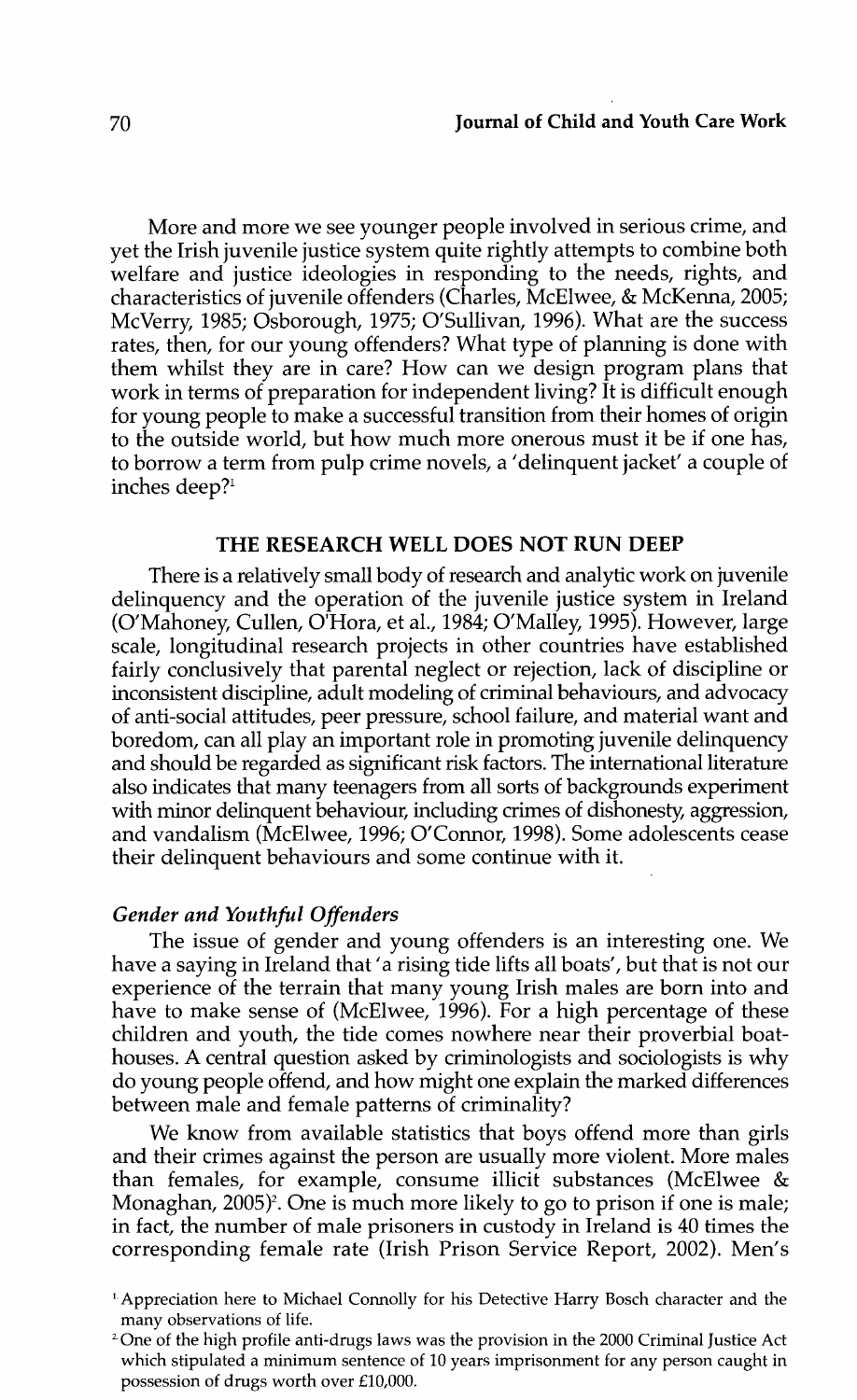fascination and respect for violence is often tied with proving their manhood, and there are so many confused and confusing images of what it is to be male, it should be of little surprise that some young men simply get lost on their journeys (McElwee, Jackson, McKenna, & Cameron, 2003 ).

It is worth remembering the individual and familial profiles of children and youth in care where adult males in their lives have been variously absent, authoritative, criminal, neglectful, have significant mental health problems, and can be violent. Irish men die, on average, six years younger than women (particularly pronounced in the areas of road traffic accidents and suicides). In recent years, 4 to 5 times more males than females died by suicide.

Some young men we have interviewed over the years say that they get involved in young offending because they are bored, it binds them with their peers, their older siblings (and / or parents) were involved in crime, they don't want to work in a formal environment, they feel marginalised from society, and they know of no other path in life. It is hard to imagine this if one has attended secondary /high school, one has studied for years at university and deferred one's gratification. There is little doubt in our minds that a very real sense of 'them' and 'us' exists.

## **APPROACHES TO DEALING WITH JUVENILE OFFENDERS WHO LEAVE CARE ENVIRONMENTS**

Armed with some understanding of juvenile offending and the extents of the offending, let us begin to address the question of 'What works when young people leave care environments?' Of course, asking "What works" is really a 'sound byte' type question favoured by politicians. There is much literature advocating the stance that 'nothing works' (Martinson, 1974). However, it is also argued that the evaluation of effectiveness involves factors other than recidivism (MacDonald, 1993). Interestingly, where controlled studies have been undertaken of correctional services, between 40 per cent and 80 per cent have reported some evidence of positive effect of service, in terms of re-offending, at least to a mild degree (Lipsey, 1989; Palmer, 1992).

## **CARE PROGRAMMES--ST. XAVIER'S BOYS HOME: A CASE STUDY**

We outline below a path through the 'care programs' that are offered to youngsters in the care of St. Xavier's Boys Home (we base this discussion on a real environment where we have worked in, or with, in various capacities) but have changed some names and details to preserve anonymity). We should state at this stage that we subscribe to the school of thought that argues that 'prevention is better than cure' and, all things being equal, it would be preferable if it were possible for St. Xavier's to deal exclusively with young offenders who are exhibiting challenging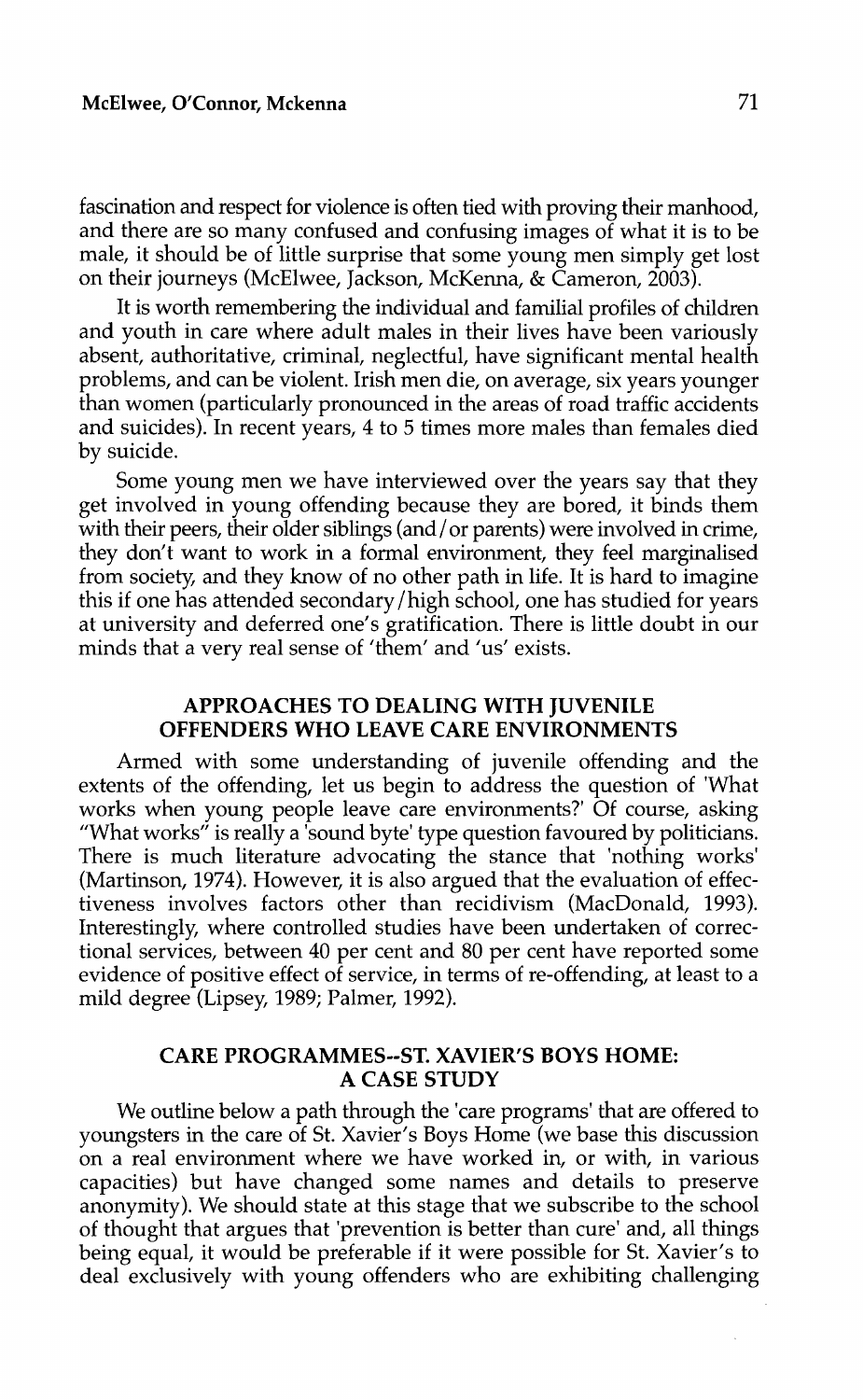behaviour and those that are marginalised in our society. Unfortunately, as with many such youth settings throughout the western world, this is not the case<sup>3</sup>.

St. Xavier's accepts young lads between the ages of twelve and sixteen years on admission. All of the boys are sentenced by the Irish Law Courts for a minimum period of two years. This has the effect of producing an average age profile of sixteen to seventeen years. In terms of addressing the question of 'what works with who' in the context of juvenile offenders in a custodial setting, it must be understood that St. Xavier's deals with the older end of the juvenile care system. Because St. Xavier's is designated as 'open', that is, without high walls and security staff, security is achieved through a combination of physical and human resources (Stewart & Tutt, 1987).

## *Designing Care Programs: Planning for Leaving Care*

As stated earlier, the causes of juvenile delinquency are multi-faceted and so too is the approach to dealing with these youngsters. We believe that care programs should be designed to reflect a 'partnership' element between the care giver and the service user. This aspect affirms attitudes of empowerment, choice, rights, respect, and relationships, rather than authority, powerlessness, punishment, and subordination. Care programs in St. Xavier's have four dimensions which seek to affirm the premise that the boys (service users) have needs in the Centre and outside of the Centre, and that success is not possible if we concentrate only on what goes on in the Centre.

Care programs should be designed to bring about a change in the lives of the youngsters in care. These care programs work by (a) identifying needs, (b) meeting those needs, (c) the teaching of skills, that is, social, emotional, practical, (d) changing attitudes (cognitive and moral development) which in turn facilitates, (e) changes in behaviour, that is, offending. Four dimensions of care plans are:

- Primary Care (teeth, clothes, food, shelter etc.).
- The Living Environment (behaviour, aggression, coping in the peer group etc.).
- Personal Development (social skills, education, personal issues, anger control, self-esteem, offending behaviour issues--this is the area of counselling and therapy).
- Outreach (home leave, trips out of the centre, work programmes, community links and aftercare) (Wall, 1997).

It will not come as any great surprise for us to state that almost all of the youngsters referred to centres like St. Xavier's have low self-esteem. It therefore appears that this provides us with an appropriate opportunity to begin the rehabilitative process. How can one expect a juvenile to have respect for property or for the feelings of others if that juvenile does not have respect for himself?

<sup>&</sup>lt;sup>3</sup> In this section, we draw from our experiences from direct youth care provision and from the teaching and research world.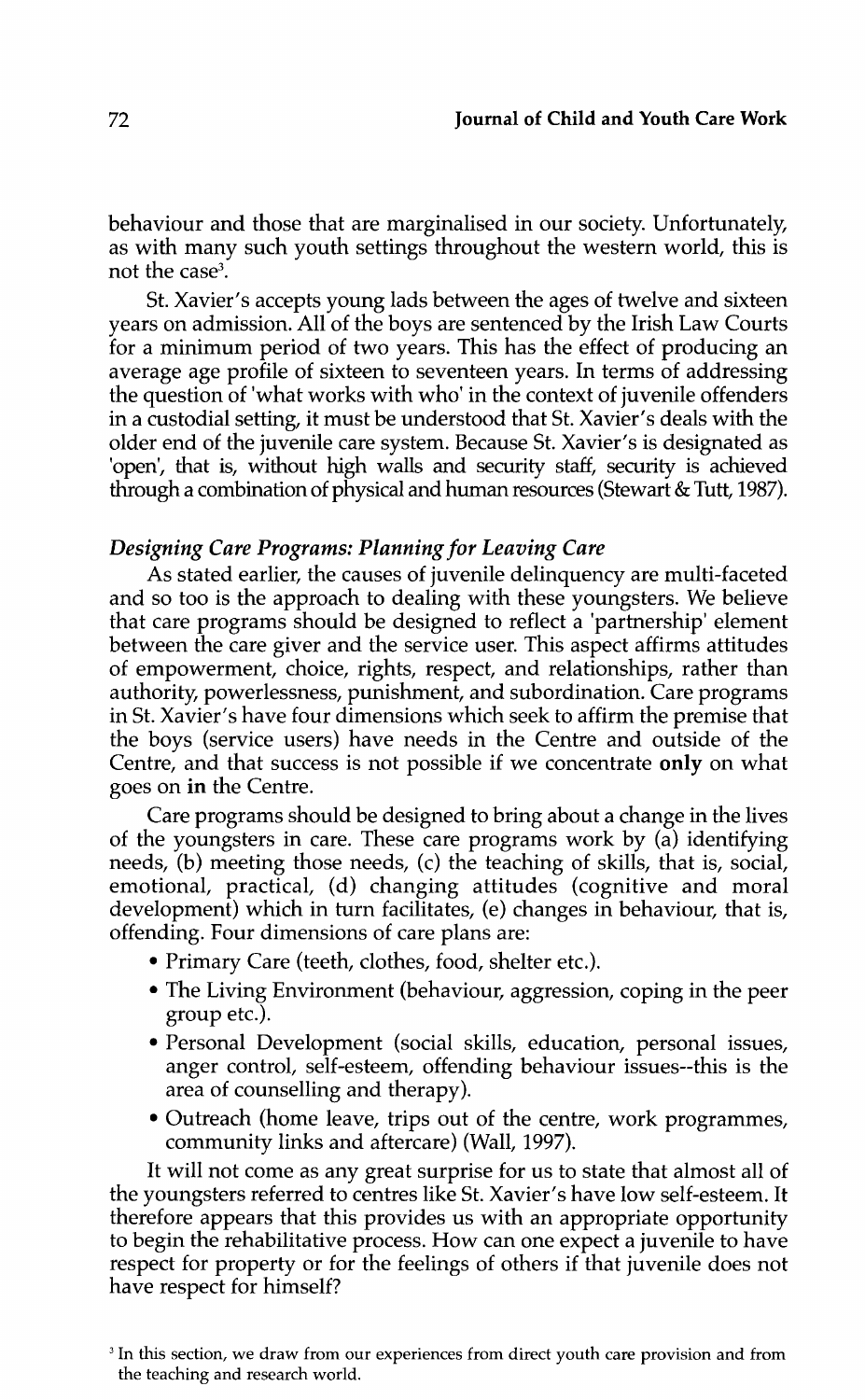We suggest that one can increase the self-esteem or self-opinion of the youngsters by participation in a series of individually designed programs and by encouraging positive relationships with the adults in their environment. Such individual programs should be centred on areas such as offending behaviour, social skills, substance and alcohol misuse, sexuality, family, specifically focused counselling, and psychological and / or psychiatric treatment/ therapy where deemed necessary (see McElwee & Monaghan, 2005).

Group work and individual work can both be used. All of the boys could attend an education program. It is our experience that with such centres, almost all of the pupils tend to sit the Junior Certificate. For many young lads, obtaining pass grades or better is a magnificent achievement. It is not unusual that they would be the first members of their families to gain a state certificate in an examination--albeit at foundation level.

Workplace skills is an area that is also very important to these youngsters if they are to take their place as productive members of society. To this end, a number of the classes should be practical such as woodwork, home economics, art/crafts, computers, horticulture, and so forth. Depending on the individual interests of the youth, one might tailor programs such as building construction classes, motorcar and motorcycle mechanics classes, and an expanded horticultural class.

#### *The Transition from Care*

Of great significance in the continuum of rehabilitative intervention is the final aspect of the program--aftercare. While these youngsters are resident in St Xavier's, they enjoy the benefit of the supportive environment and the staff response. However, when they leave the Centre they are, perhaps, at their most vulnerable. They no longer live in an environment where they are cosseted from temptation, from crime, and from themselves. In an effort to address these vulnerabilities, St Xavier's has devised an aftercare program for its youngsters that is planned following the first case conference after admission. If the young person has a viable home (based on social work reports, probation reports, psychological and/or psychiatric assessments) then work begins to return the youngster to his family. If the home situation is not viable, and this is the case for a minority of young people in St Xavier's, then an alternative must be provided. In any case, planning for leaving begins at this stage.

For young persons for whom home is a viable place for them to return to, the keyworker commences the process by establishing a trusting relationship with the parents and siblings. Initially, the keyworker invites the family to St Xavier's and is open and forthright about the responsibilities that the Centre places on the family in respect of engaging in the rehabilitation of their son/ sibling.

The aftercare program commences with the keyworker establishing a relationship with the family--gaining their trust and confidence. In most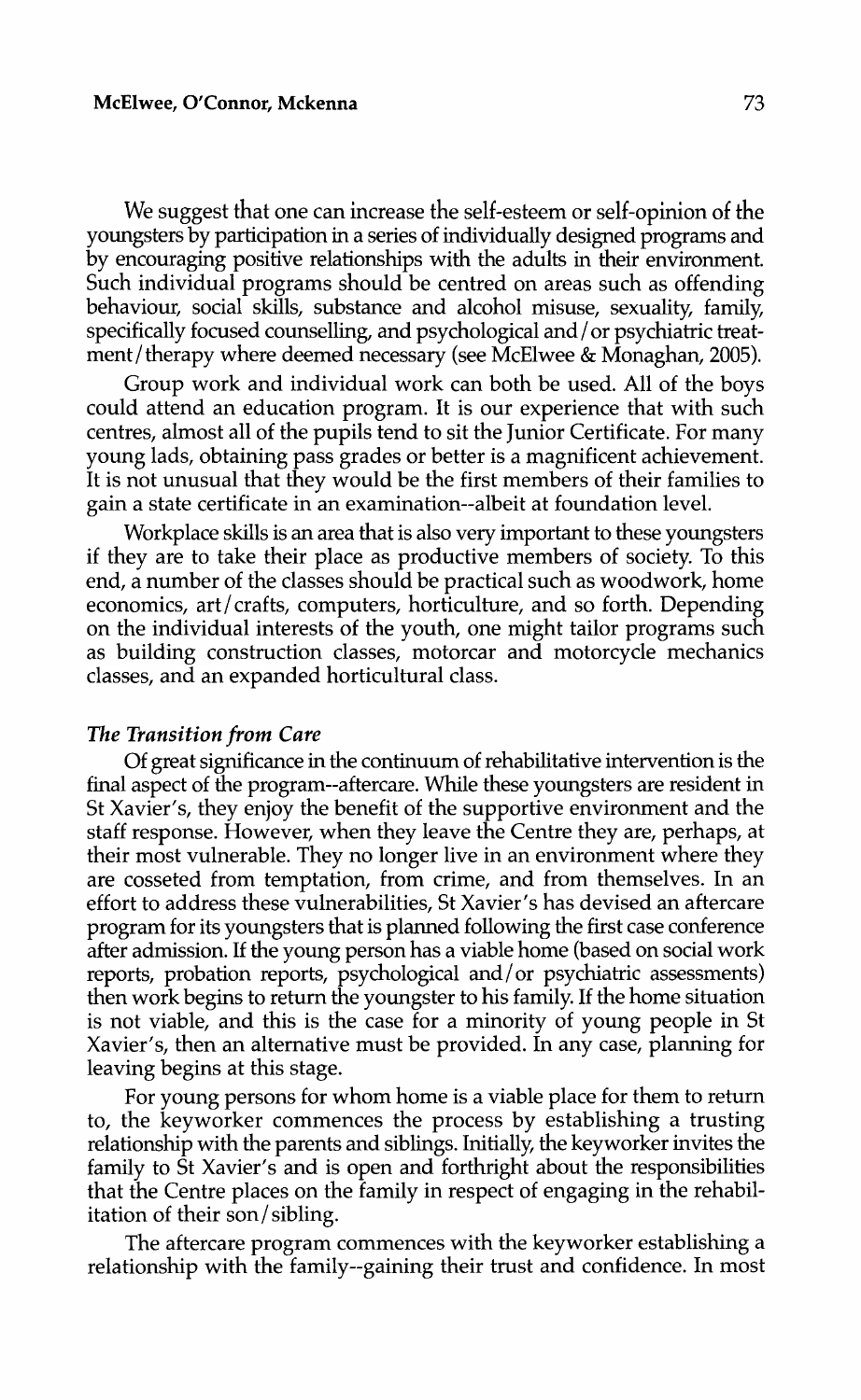circumstances, the young person will be eligible to avail of a supervised visit home--ideally with a specific purpose such as helping with gardening and so forth. Assuming that all goes well at this stage, the home-leave progresses to an unsupervised home visit (the young person being dropped home and then picked up some hours later). These unsupervised home visits then progress to overnight stays and eventually to weekends at home.

As may be readily appreciated, it is unusual for a young person to progress through these stages without incident. When a young person 'defaults' in some ways he must revert to the previous stage of the home leave program and re-establish the trust. This may take some time. In essence, our experience is that it takes about twelve months before a young person is at the stage whereby he is able to go home each weekend and return without incident.

During these weekends home staff in St Xavier's have found that young people are vulnerable. To address this vulnerability the young person is expected to join a youth club or organisation whereby he can be engaged in a positive use of his leisure time. Links with the local Youth and Community Officer are established and significant efforts are made for the young person to gain a sense of belonging. Also, efforts are made to link the young person into education, training course, or work in his local area. One of these needs to be in place before the subject of return to home can be tabled at case conference.

Once the young person has reached the stage whereby he has reached all of the 'milestones' in St Xavier's and is successfully engaged in his home leave program, he may be 'released on licence' to the care of his parents (or guardian). During this 'licence' period the keyworker will continue to visit on a weekly basis (sometimes unannounced) and offer support. On the expiration of the licence period (usually coinciding with the expiration of the original sentence period), St Xavier's legal responsibilities cease. However, the moral responsibilities ensure that support is offered for as long as the young person requires it.

For the young person where home is not a viable objective to return to, the focus on their aftercare is on placement in Loyola house. Loyola is a large house in the city centre. It has four self-contained apartments. Each apartment is independent with its own kitchen/livingroom, bathroom, and bedroom. Electricity is on a card meter and likewise the cable TV. Two staff are on duty at all times. Their role is to teach independent living skills (budgeting, cooking, constructive use of leisure time etc). Also, the staff are present to enforce the rules such as 'no drugs', 'no unapproved visitors', and so forth. The staff there are competent in assisting the young people to avail of their social welfare entitlements and health service entitlements. Youngsters must be in full-time education, a training scheme, or in full-time employment in order to be accepted into Loyola. Whilst resident, if they lose their place in education/work scheme or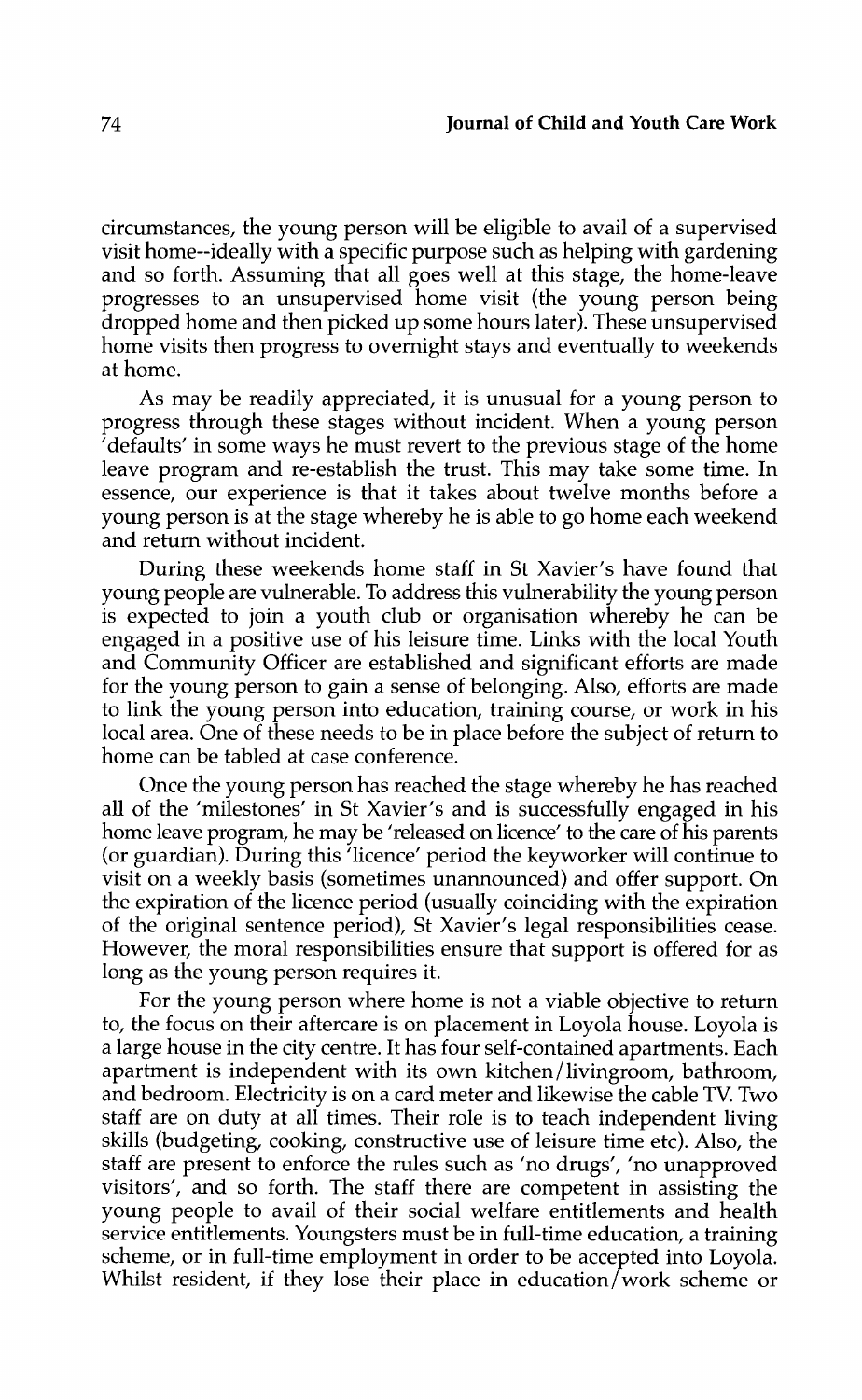employment, their placement is placed in jeopardy. When this occurs, an alternative is usually found and loss of placement for this reason is rare.

Youngsters are placed in Loyola at about eighteen months into their two year sentence in St Xavier's. This allows for roughly six months for each youngster to 'settle in'. Should the placement break down (and this will become evident in the early stages) the young person can be returned to St Xavier's to complete his sentence. However, breakdown is extremely rare and the placement continues, on a voluntary basis after the expiration of the committal order.

Finally, the Loyola staff work with the young person to source a more permanent accommodation in the private rented sector once he has completed the 'tenancy sustainment' program. This program has a duration of roughly eighteen months.

Once the young person has left Loyola and is living in his private apartment, the outreach staff of Loyola visit on a weekly basis for the first three months and then periodically as required. It must be understood that the young person is now approximately three years older than when he arrived in St Xavier's.

#### *Continued Re-offending: An Ecological View*

Our St. Xavier's offers a comprehensive service in small group living situations (maximum of 10 boys per house) for juvenile offenders in a pleasant rural setting. Why then do some of the boys re-offend? Why do some of them offend whilst in St. Xavier's, whilst on home leave, or even immediately on discharge?

Of course there is no one comprehensive answer. However, and we note that this may be an unpopular observation, it would appear that at least part of the answer to the question of recidivism may rest with the parents. An integral part of any care program (with elements of rehabilitation), especially in the case of children and young people, must include a well-structured and well-supported home leave program. In St. Xavier's, this home leave program begins with a supervised home visit (supervised by the boy's key-worker). It then progresses to a 'dropped at home and picked up' day visit, dropped at home and picked up overnight visit and finally progressing to a weekend home leave schedule towards the end of the youngster's time with us.

Many years ago it was discovered that while some parents made *<sup>1</sup>*appropriate comments' to staff and to their children whilst on visits to St. Xavier's, and indeed when staff visited them in their homes, once the staff were not around, some parents colluded with their children, ignored their children, or were deeply fearful of their children (because of histories of violence and/ or substance misuse). In order to address this difficulty all parents are actively encouraged to attend a parenting group (which we call <sup>1</sup> Parent R Us'). This group meeting takes place on a monthly basis in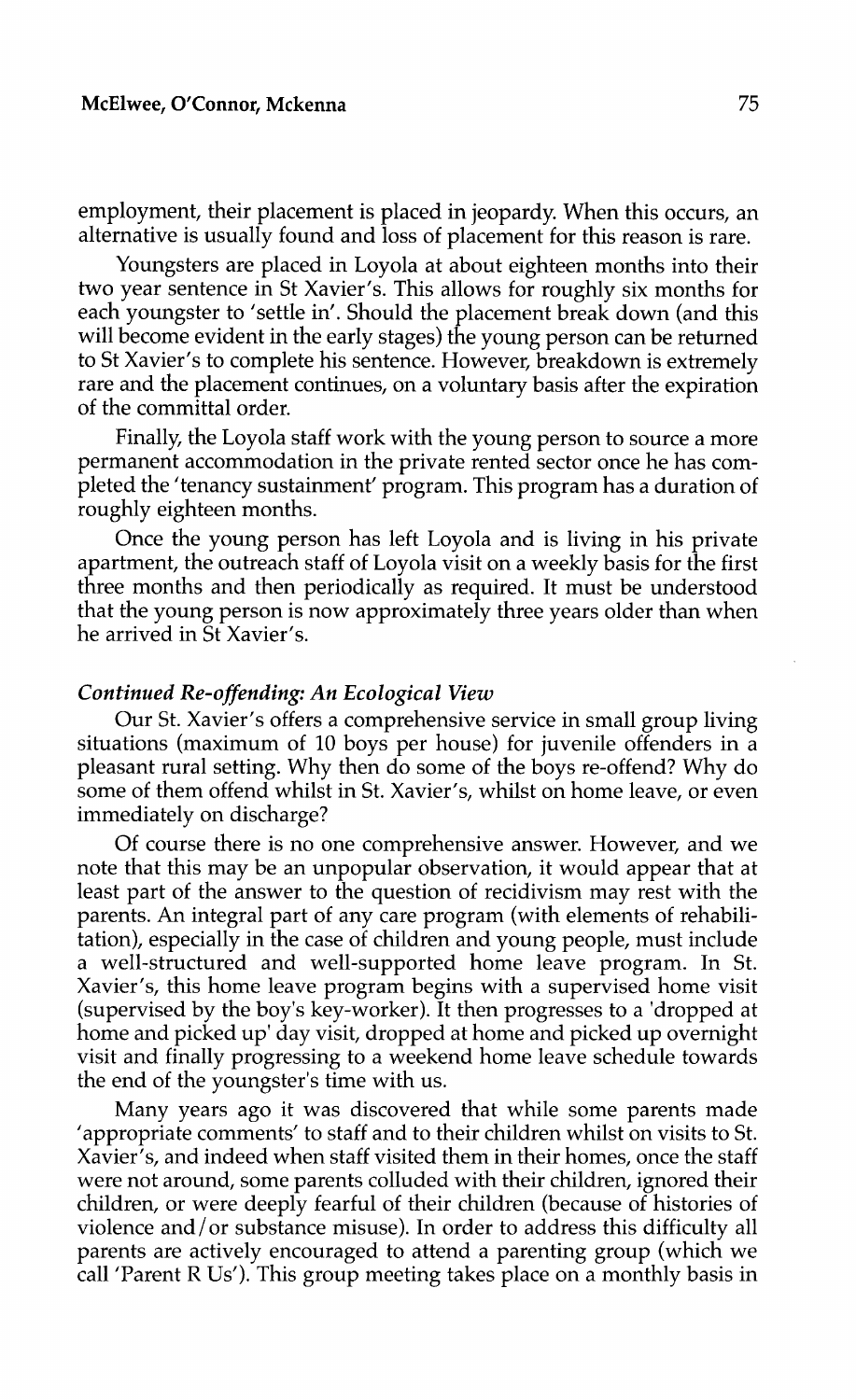a city centre location. It is run jointly by the Probation and Welfare Service and the keyworkers. Amongst the topics covered in this group are 'positive parenting skills', 'how to say 'no' to your child', 'drug education', 'budgetary skills', 'social welfare services', 'relationships', and 'health and hygiene'. The importance of the parenting group cannot be overstated.

Other factors which may negatively affect the developmental progress of the young person whilst in custody can vary from living within a hostile group, (incidentally, not always the case) to opportunistic absconding, to fear of bullying or intimidation, to degree of maturity of the youngster. Where the human element is involved accurate predictions should be avoided!

So are we wasting our time and a lot of our taxpayers' money in the process? Certainly one could argue that, in short-term gains, it would appear that any changes in the behaviours/characters of the youngsters are minor and, possibly, short-lived. We take the opposite view; we feel that success cannot be measured in short-term gains. It is the synergy created by the experience of spending two years in St. Xavier's that will, we hope, equip the youngster to deal with the difficulties that he will surely face later in life--as he attempts independent living. These youngsters are still developing and are impressionable, and our experience is that they are often not yet capable of taking charge of all aspects of their own lives as young adults. We, therefore, teach them skills to empower them to deal with the challenges that they will face in the future.

Unfortunately, it may be two or three years after they have left St. Xavier's that they begin to examine their lives, as mature young adults. It is this maturation process that is so important in determining success. Because they will have been equipped with skills such as education, social skills, employment skills, relationship building skills, and so forth, we hope that they are more likely to make the 'right' choices.

Unfortunately, some of our youth are in prison, some are chronic drug addicts, many are unemployed. Our experience leads us to conclude that a major factor contributing to this situation is the fact that we get to work with these children when they have committed serious crimes, when they are approximately fifteen years of age, when they are out of control of their families, when they are distrustful of adults, and when society has labelled them as failures. To use medical terminology 'it would appear that we are treating the symptoms while the disease remains unaffected'.

#### *Targeting the Community*

We firmly believe that we should be tackling the problem of juvenile offending where it begins--in the community. The early warning signs are there. Absentee parents, one of the parents and / or siblings in prison, drug dependency in the home situation, truancy from school, contact with the Juvenile Liaison Scheme.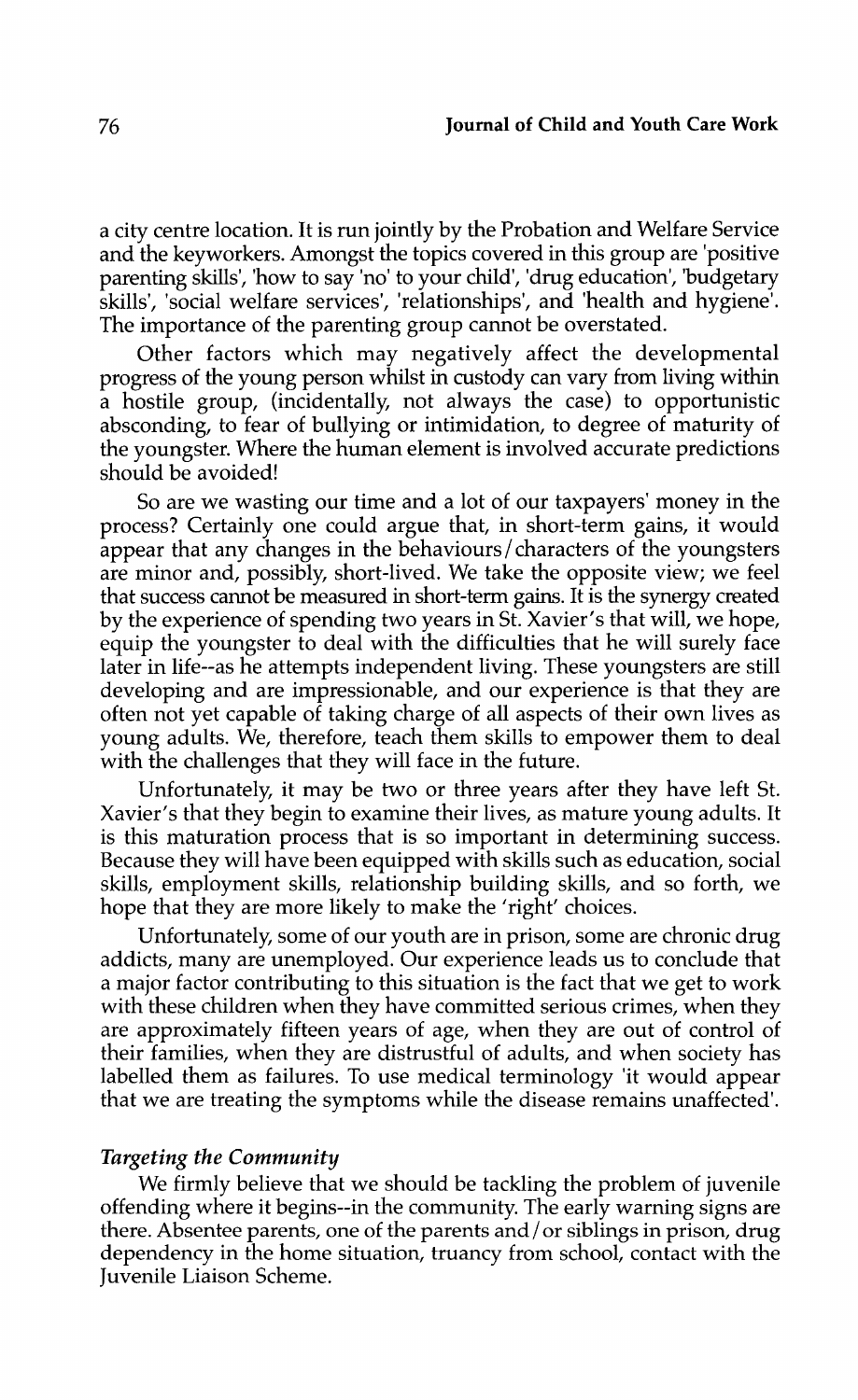Secondly, this community-based approach to tackling juvenile delinquency is a long-term approach. It does not offer a 'quick fix' and therefore there are very few votes for politicians to gain from implementing such a long-term strategy. However, the Irish Government has appointed a Minister of State at the Department of Health with responsibility for children. This was a most welcome appointment. The government has made it clear that while it will increase the capacity of the Children Detention Centres to enable them to accept all referrals (which could be termed 'widening the net but thinning the mesh'), it has stated that it will fully support community-based initiatives designed to avoid youngsters getting involved in crime.

We would envisage a Community Centre building as a vital component. This building should become the focal point of the community and must be situated in the heart of the disadvantaged area. This Community Centre must have adequate facilities in terms of space and in terms of equipment. It must be capable of being used by young people (youth club). It must be capable of storing equipment, for example, gardening tools for helping the elderly to tend their gardens. It must have a creche facility where mothers can leave their children under supervision while they attend parenting classes, educational classes, or even attend 'coffee mornings' in an effort to build community spirit. This Community Centre must be provided with an adequate number of trained Youth and Community Workers who can help the community.

Once the community has regained its sense of identity then a sense of pride will ensue. It is this sense of pride that will sustain a community and will ensure that when its children are hovering on the edge of involvement in offending behaviour, the community will do all it can to turn that child away from a life of crime.

## **CONCLUSION**

Termination is not just an ending; it is a critical, distinct phase of any treatment process (McKenna, 1996; Walberg, 1997). Once a youngster has a 'delinquent jacket' a couple of inches deep, it becomes extremely difficult to lose the label of serious or repeat offender (Corrado, Bala, Linden, & Le Blanc, 992). Simply put, their survival chances are cut in terms of 'making it on the outside' in a nine-to-five world that is made for conformity, not deviance. Our young men need to know that there are adults in the community to whom they can relate, from whom they can learn, and by whom they can be accepted and admired. One such place where this occurs is St. Xavier's Boys Home where boys can come and be safe for, at least, a designated time in their lives. For some of these boys, this may well be the first such time they experience security and consistency. Structured care plans, devised at the beginning of their stay, and revised on a continued basis, are essential if we are to equip these boys for their transition from care.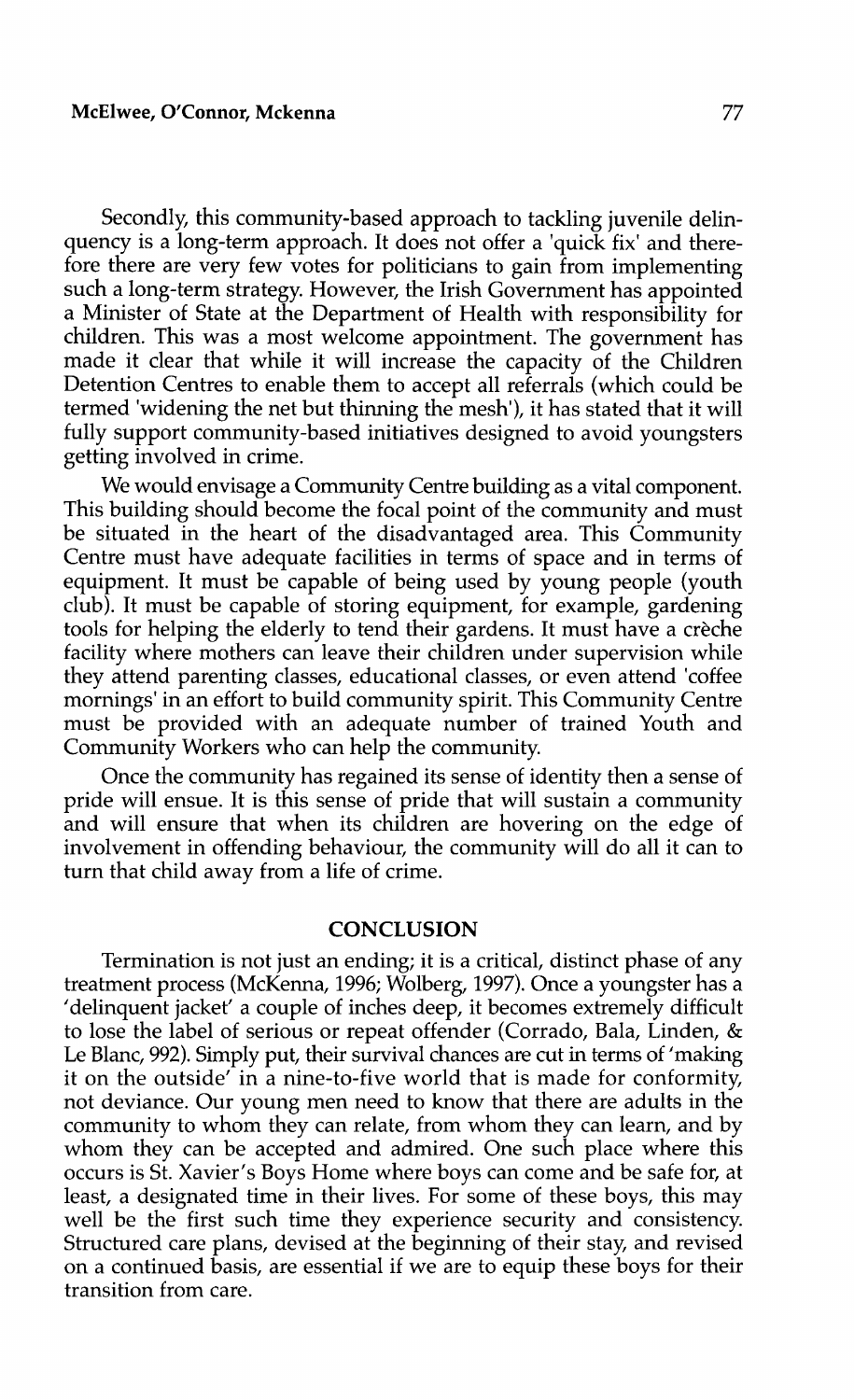# **Endnotes**

- 1. The official source of crime data in the Republic of Ireland is the Annual Report of the Garda Síochána (Irish police). These statistics are inevitably incomplete due to all crimes not being reported to and recorded by the police. Data on juvenile crime are available from the main records of crime held by the Garda Síochána and also from data on referrals to the National Juvenile Office, both of which are published in the Annual Report of the Garda Síochána.
- 2. The vast majority of headline (indictable) offences involving juveniles relate to crimes of larceny and burglary with only a minute proportion involving offences against the person. The most common non-headline (non-indictable) offences recorded against juveniles are criminal damage, public order, unauthorised taking/ interference with vehicles, and trafficrelated offences.
- 3. The Children Act is framed on the generally accepted belief that the use of custody for children should be an option of last resort. It therefore places a strong emphasis on community interventions as a means to prevent offending and reoffending (Irish Times, 31.3, 2004).
- 4. Parents or guardians are obliged to be present at all court appearances relating to the child under the Children Act (2001). They are required to attend and participate, if required, in all stages of court proceedings against the child for an offence 2 relating to a family conference in respect of the child or relating to the failure of a child to comply with a community sanction. The court has the power to adjourn proceedings and issue a warrant for the arrest of the parents or guardian who fail to attend the court 'without reasonable excuse'. Furthermore, their failure to attend is treated as if it were a contempt in the face of the court.
- 5. Children aged 15 years and younger are detained in Children Detention Schools which are the responsibility of the Department of Education and Science. The purpose of Children Detention Schools is to provide education and training facilities for children as well as providing for their physical, psychological, and emotional well-being.
- 6. The Garda and the courts say that a hard core of young offenders is responsible for a large proportion of youth crime and that the lack of spaces in secure accommodation means many of the cases are struck out and offenders are released to continue reoffending. Gardai believe many of these young people go on to become adult offenders (Irish Times, 31.3, 2004).

## **References**

- Charles, G., McElwee, N., & McKenna, S. (2005). Working with victims of violence and abuse. In P. Share, & N. McElwee (Eds.), *Applied Social Care: An Introduction for Irish Students.* Dublin: Gill and McMillan.
- Corrado, R., Bala, N., Linden, R., & LeBlanc, M. (1992). Juvenile justice in Canada: *A theoretical and analytical assessment.* Vancouver, Canada: Butterworth.